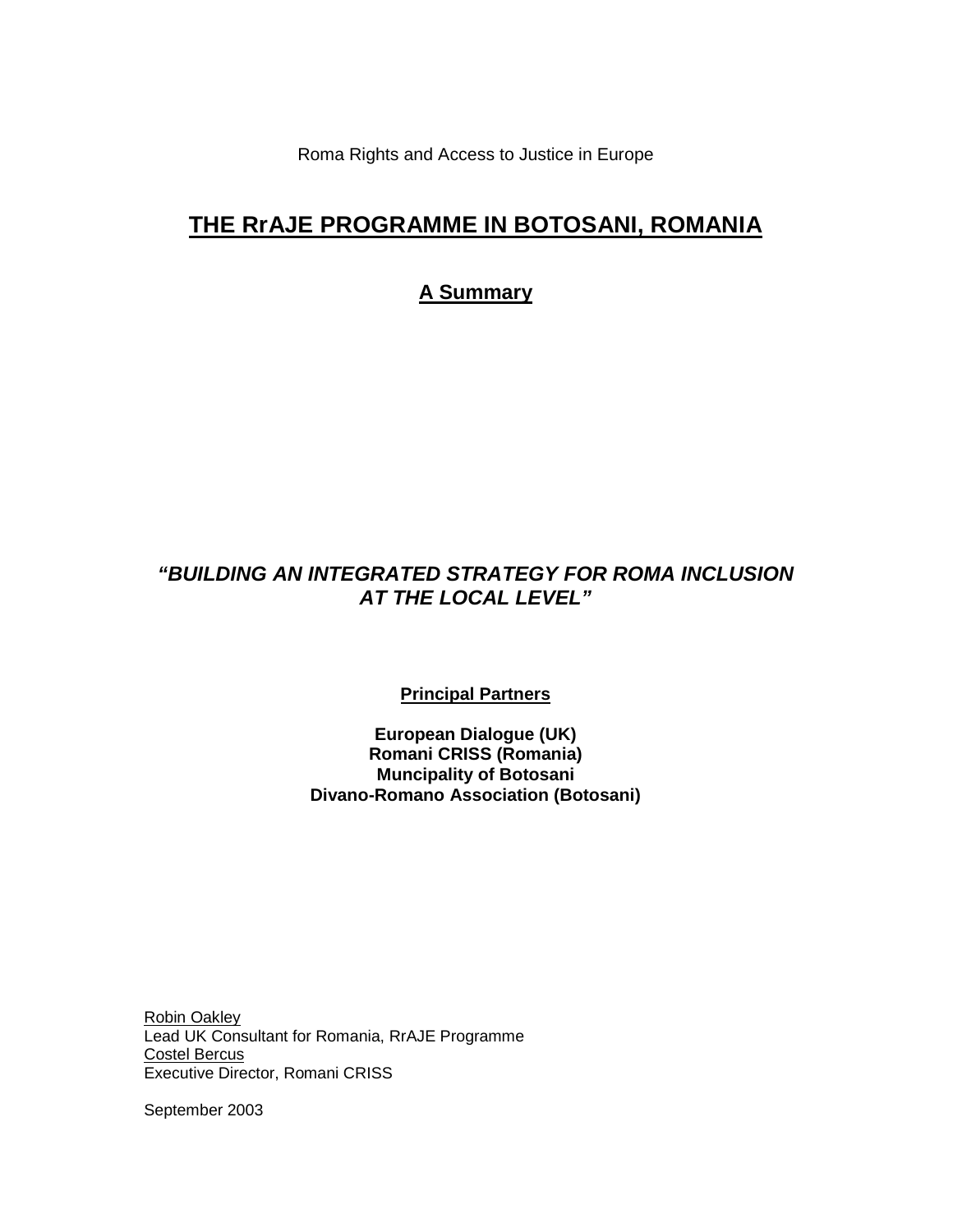# **THE RrAJE PROGRAMME IN BOTOSANI, ROMANIA**

## **THE RrAJE PROGRAMME**

The RrAJE Programme (Roma Rights and Access to Justice in Europe) is a three-year transnational programme whose aim is to develop models of good practice for the promotion of social inclusion of Roma at the local level in Central and Eastern Europe. The programme is managed by the UK-based NGO European Dialogue, and draws on UK and wider European experience of methods for tackling racism and integrating ethnic minorities at the local level. The RrAJE Programme receives core funding from the UK Department for International Development (DFID), and its initial phase runs from February 2001 to January 2004.

Six local projects have been established in four countries: in Brno and Pardubice in the Czech Republic; in Lom and the Fakulteta District of Sofia in Bulgaria; in Botosani in Romania; and in Kezmarok in Slovakia. Each project is carried out by UK consultants working in partnership with Roma NGOs and local municipal authorities. Each project also has three basic aims: to empower the local Roma community; to establish formal partnerships between the Roma community and the public authorities; and, within this framework, to develop and implement an integrated strategy for the social inclusion of Roma at the local level.

## **THE RrAJE PROGRAMME IN ROMANIA**

In Romania, the principal partner for the RrAJE Programme is the Bucharest-based Roma NGO, Romani CRISS. Romani CRISS is a well-established and internationally-recognised Roma NGO, which has played a leading role in the development of the National Strategy for Roma in Romania.

 As well as operating at national level, Romani CRISS has extensive experience of working at local level, in partnership with local Roma NGOs and public authorities. Since 1997 Romani CRISS has implemented a project to train 'Roma health mediators' in six localities, and as a result of this project, the Ministry of Health and Family has now adopted a policy of introducing health mediators throughout Public Health Directorates. One of the initial localities for the health mediator project was Botosani, in north-east Romania. In the light of the very positive support given by the public authorities to the health mediator project in Botosani, Romani CRISS recommended Botosani as a suitable location for the RrAJE Programme in Romania. With the support of the local Mayor, work in Botosani began at the end of 2001, and this initial phase of cooperation will continue until the end of 2003.

Botosani is the principal town of Botosani County in Moldavia, in north-east Romania. It has approximately 150,000 inhabitants, of whom an estimated 10,000 are Roma. During the 19<sup>th</sup> century Botosani became a thriving commercial and cultural centre. Since the collapse of the Ceausescu regime in 1989, Botosani has suffered economically with the closure of many of its factories, and the county is officially one of the poorest in Romania. However, there are currently a number of economic development programmes operating in the region, and future prospects look increasingly favourable.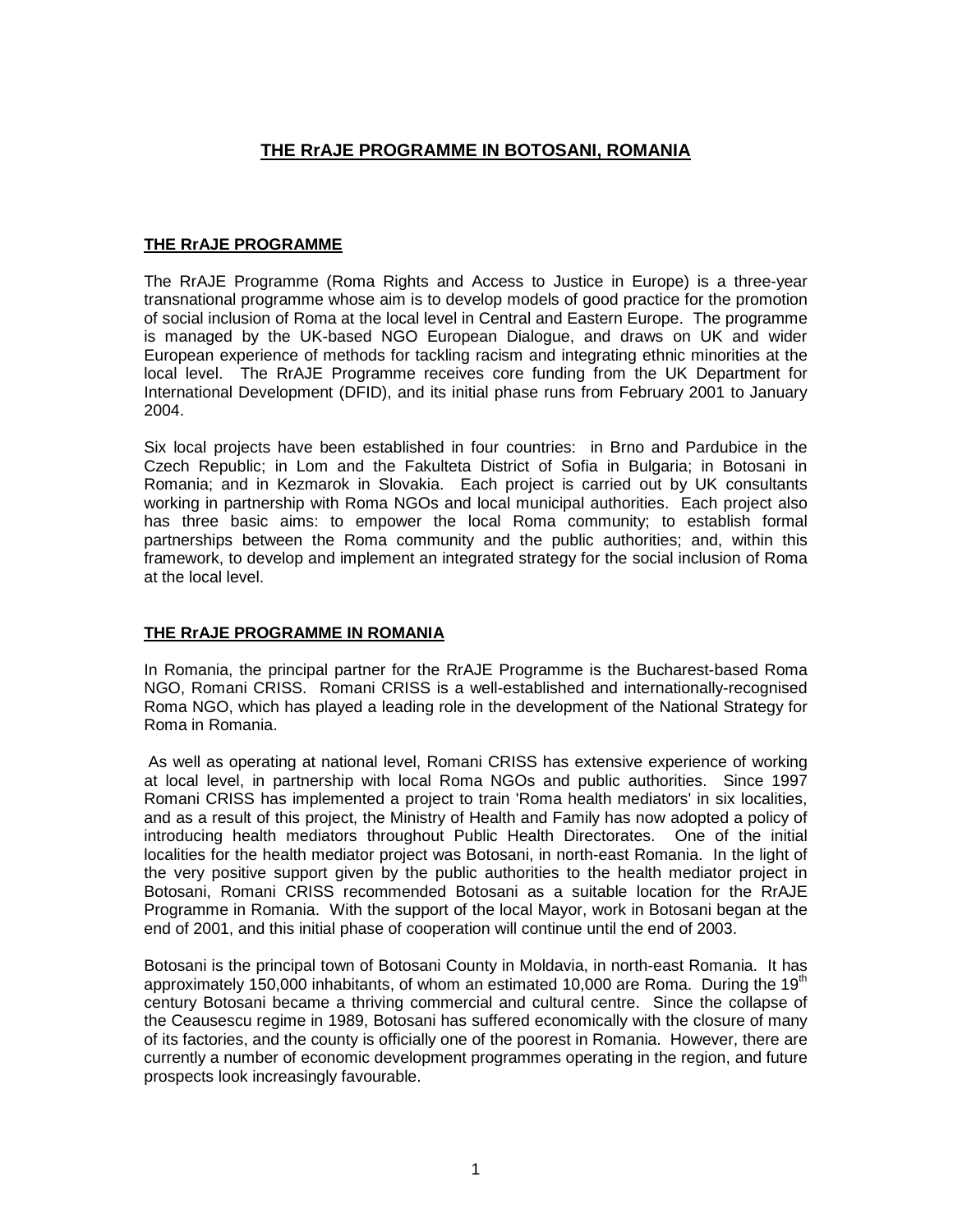Within the municipality, Romani CRISS and UK RrAJE consultants have worked jointly with representatives of the local Roma community and the public authorities on the three objectives identified above: (a) Roma empowerment, (b) the establishment of partnership structures, and (c) the development and implementation of an integrated local strategy for the inclusion of the Roma community.

UK experience has been contributed partly through regular visits to Botosani by several UK consultants working with the RrAJE Programme who have experience in these fields, and partly by means of a study visit to the UK by a delegation from Botosani. The delegation from Botosani visited the town of Reading, where close links were established with the municipality and with the local NGO - Reading Council for Racial Equality. This UK visit was undertaken in October 2002, and the participants included the Mayor, the Vice-Mayor, and representatives of local public authorities and of Roma NGOs. The Mayor has stated that several of the initiatives that he has taken subsequently have been based on ideas he obtained during his visit to the UK.

From a national perspective, the aim has been to develop a 'good practice' model for the implementation of the Romanian Government's National Strategy for Roma at the local level. A national conference to disseminate the results of RrAJE program in Romania is being held in the autumn of 2003 with the participation of representatives of Government and other relevant national bodies. Other municipalities and NGOs working along similar lines will also be invited to contribute their experience to this conference.

## **INITIATIVES IN BOTOSANI**

## **(a) Roma empowerment**

## NGO Capacity-Building

Romani CRISS and UK RrAJE consultants have worked jointly to support a recently-formed local Roma NGO in Botosani, Divano-Romano Association, so that it can work in partnership with the municipal authorities to develop an integrated strategy for Roma inclusion in Botosani. This NGO was established in 2000 in order to promote Roma interests and dialogue between the Roma community and the authorities. The Mayor of the locality provided premises for the local NGO, and the RrAJE Programme provided financial support for their renovation and for office equipment. The RrAJE Programme has also provided funding for members of the organisation to undertake part-time work in fields such as health, education and child protection.

The President of Divano-Romano Association spent one month in the office of Romani CRISS in Bucharest, to study methods of office and financial administration. Training has been provided directly by UK consultants and CRISS for the staff and volunteers working with the NGO. Divano-Romano staff have also attended a variety of skills-development training courses within Romania, covering such areas as IT skills, project development, and making funding applications, as well as their own fields of expertise.

## Roma Consultative Forum

Divano-Romano is currently working in partnership with the local branch of the national Roma Party to develop joint activities in the municipality. Due to the fields of activity of both organisations (Romano Divano as an NGO for the local development of Roma community, and Roma Party-Botosani branch as an electoral organisation represented within the Romanian Parliament), it was agreed to establish a Roma consultancy framework at local level. This led to the establishment in Botosani of a local Roma Commission, which acts as a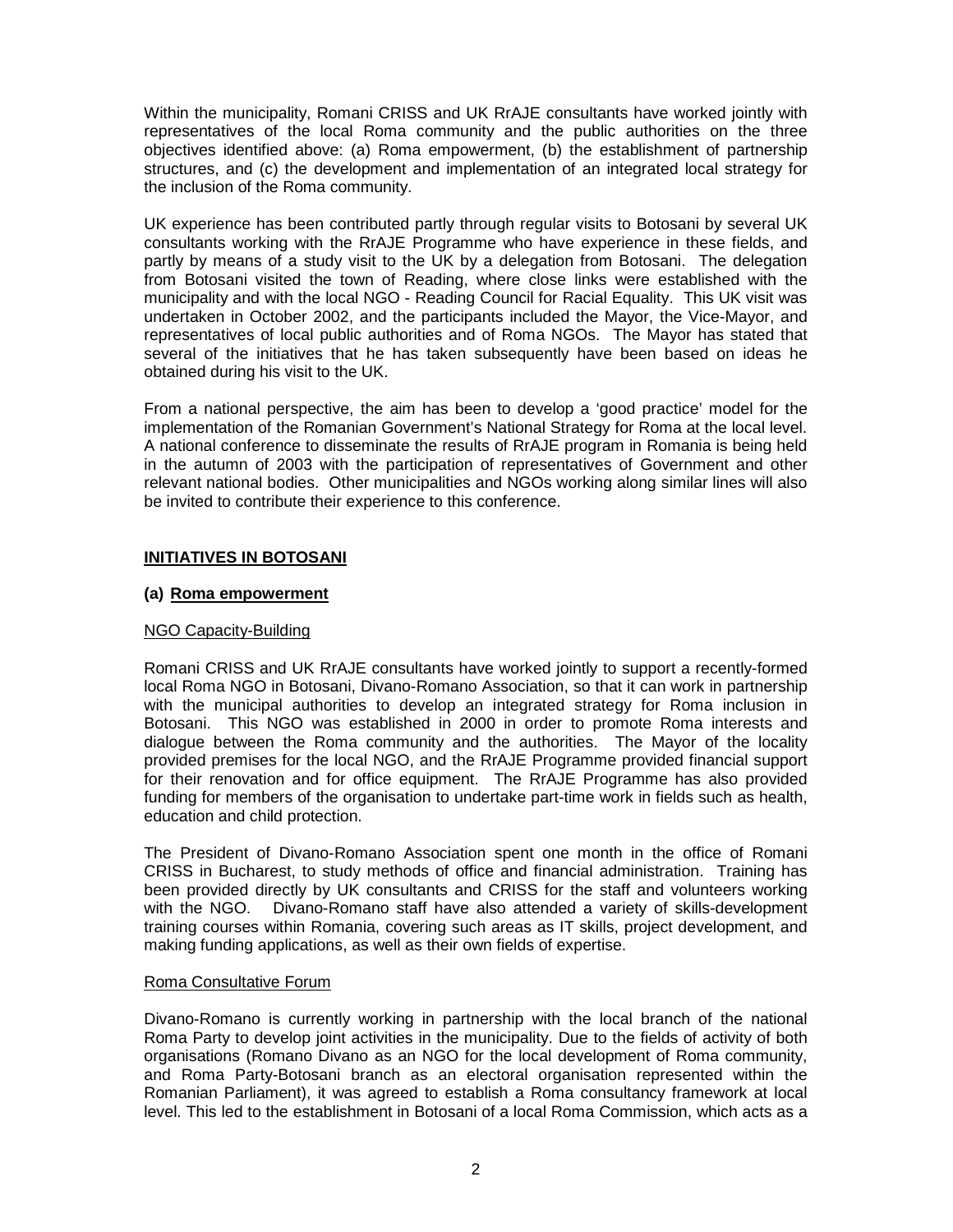forum for the local Roma community, with the status of a consultative body for the local authorities. Romani CRISS has been facilitating this process, and UK consultants have contributed UK experience of establishing consultative forums of this kind. The meetings of the Roma Commission are being held at the offices of the local Roma Party. The Botosani Mayor and the RrAJE Programme are jointly providing funding support for the project of renovation and equipment for the Roma Party-Botosani branch premises to assist it to undertake this role.

## Participation of Women & Young People

During 2003, Divano-Romano is implementing a project to strengthen the voice of Roma women in the Roma community, and to increase their participation in the local strategy for Roma and in civil society generally. A team of 11 women volunteers (both Roma and non-Roma) has been formed, and they are receiving training to support their work in the local community. Activities will also be undertaken to increase the participation of young Roma people in the development processes.

## **(b) Partnership Building**

#### Local Joint Commission for Roma

In 2002, a Local Joint Commission for Roma was established and it brings together the Mayor's office and other public authorities (including health, education, child protection and police), together with Roma NGOs and other relevant bodies. This initiative builds on prior experience of multi-agency cooperation on Roma issues in the municipality, arising from the health mediator project.

The terms of reference for the Joint Commission are derived directly from those of the National Inter-Ministerial Commission on Roma, as adapted to the local needs and circumstances of Botosani municipality. Romani CRISS and UK RrAJE consultants worked with the members of the Joint Commission to formulate its terms of reference and to agree its mode of operation, including providing guidance on building successful partnerships between public authorities and community groups.

The Mayor's office provides the secretariat for the Joint Commission, which meets in the Town Hall. The Vice-Mayor acts also as Chair of the Joint Commission. The regular meetings of the Joint Commission are open to all representatives of the Roma community and also to the press.

## **(c) Strategy Development and Implementation**

#### Local Strategy for Roma

The main initial task of the Roma Joint Commission – CMR has been to develop a local-level strategy for Roma in the municipality. This local strategy has been designed to implement the principles of the National Strategy at municipal level in Botosani. It is an integrated strategy in the sense that the needs and problems of Roma in different fields such as health, education and housing are inter-related, and require sustained and coordinated action by the various agencies (both public authorities and civil society) for their solution.

Romani CRISS has assisted the Joint Commission to formulate an approach that is in line with the National Strategy for Roma, while UK RrAJE consultants have provided guidance on strategy formulation and implementation based on UK experience. The main stages for the formulation of the strategy have been as follows: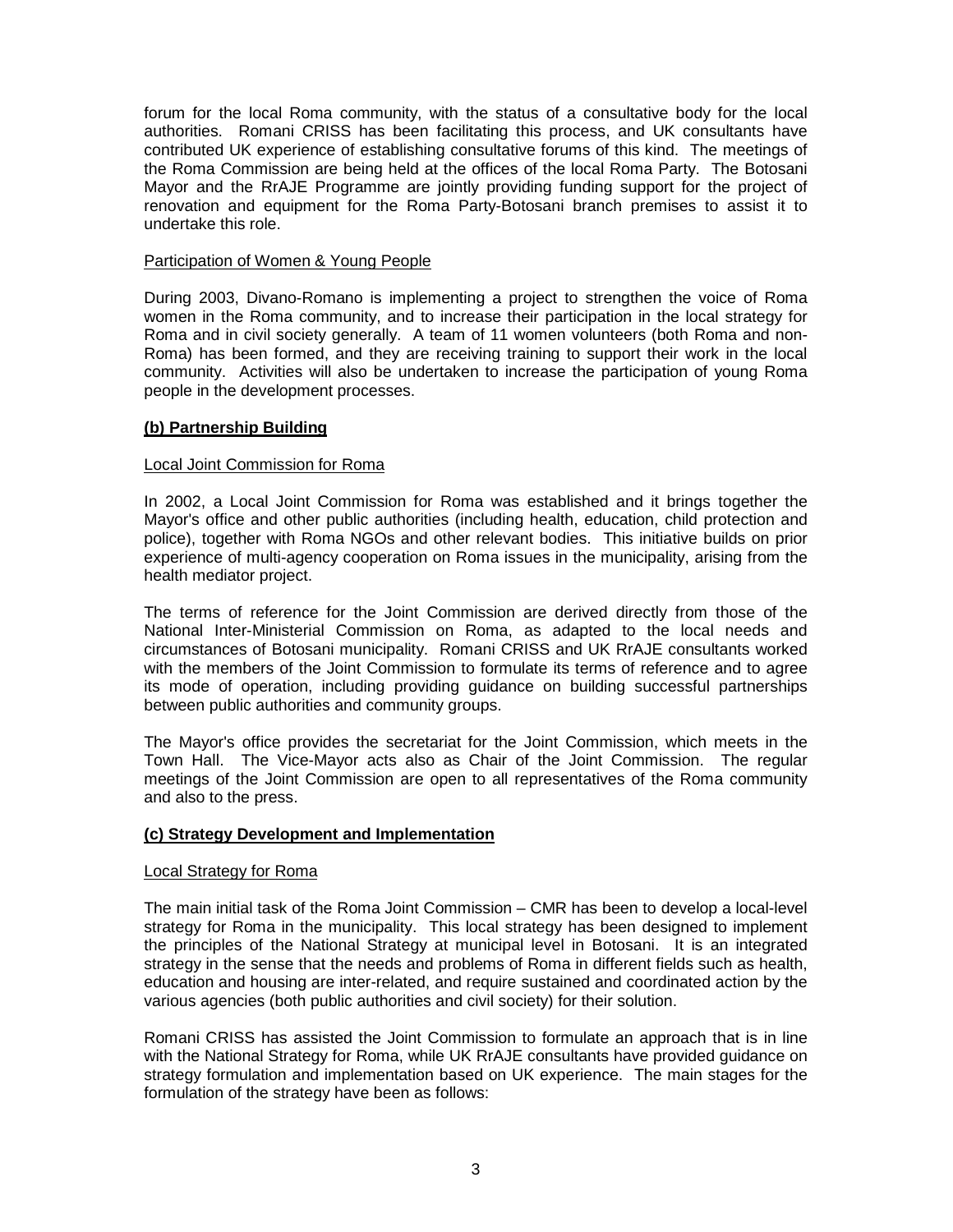- I. Adoption of 'Vision Statement'. This sets out the agreed vision of the municipality as a successful multi-ethnic community that the strategy aims to achieve.
- II. Needs Analysis. Thematic working groups set up by the Joint Commission have identified the main needs and challenges relating to the Roma community, and the priority areas to address.
- III. Action Plan. This elaborates a programme of actions to be undertaken to meet these needs during the period 2002-2004.

#### Strategy Implementation

The implementation of the Action Plan is being supervised and monitored by the Roma Local Joint Commission. In practice, progress in implementing projects is influenced by a number of factors. One of the most important is the availability of resources. While the resources required for many initiatives are modest and available locally (or funding has been provided by the RrAJE Programme), some projects require external funding. Applications are therefore being prepared for submission to relevant funding programmes at national and international levels.

Progress to date in implementing projects is indicated by the list of projects set out below. However, this current set of projects does not reflect the scope of the strategy, as it represents only those that have been identified as urgent priorities, and/or for which there has been an early opportunity for implementation. It is intended that, in accordance with the strategic plan, a wider range of projects will be able to be implemented in the near future, including in fields such as policing, education, employment and small business development.

#### Training Programme for Public Authorities

Once the local strategy had been elaborated, an urgent need was identified to ensure that staff of public authorities were aware of the strategy and its implications for their work. It is important that Roma-related issues are 'mainstreamed' in the activities of the public authorities, and not 'marginalised' by being left to a small number of individuals or to the Roma NGOs to deal with. A training programme was therefore introduced for managers, professionals and others working with the Roma community from the various agencies participating in the Joint Commission.

This training programme was delivered by experienced trainers from Romani CRISS, working in partnership with staff of Divano-Romano Association. UK consultants assisted with the design for the training (drawing on UK experience), and the training was funded by the RrAJE Programme. During the planning stage, the Training Coordinator from Romani CRISS visited Sofia in Bulgaria to observe a similar RrAJE training programme in action. A key feature of the training was the active involvement of members of the Roma community, who were able to share their perceptions and experiences with the participants from the public authorities, and work together with them to plan future cooperation.

In addition to this 'strategic' training programme, several of the public authorities have introduced their own training courses or seminars on Roma and related issues. As well as the training for health workers (see below), local training has been provided for teachers and other seminars have been organised for the local police.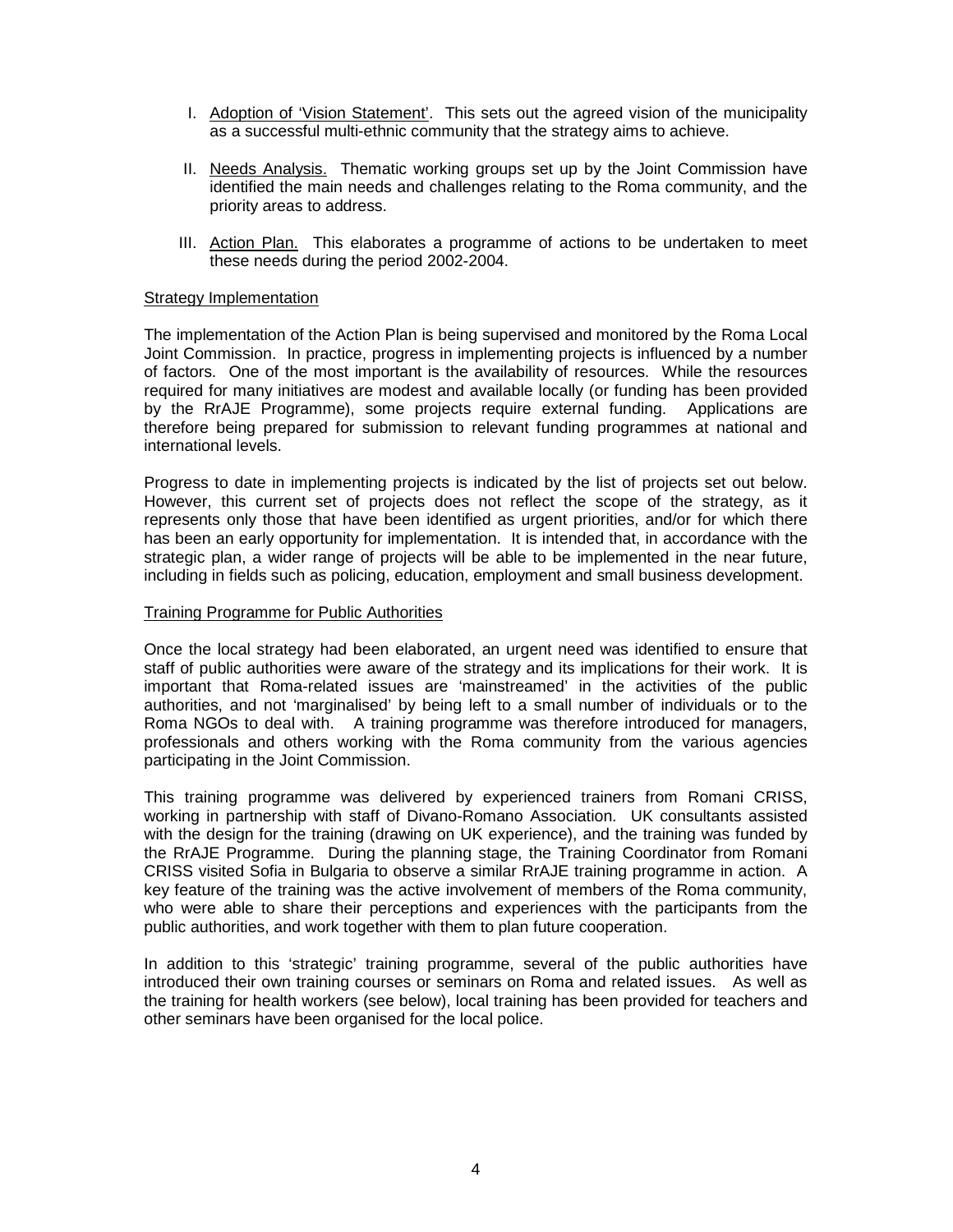## **(d) Specific Projects**

#### Health Mediator Project

The Health Mediator Project in Botosani was initiated by Romani CRISS and predates the RrAJE Programme. However, the activities of health mediators in Botosani have now been extended, partly as a result of the adoption of this approach as national government policy, partly due to the activities of the paid workers and volunteers working in the NGO Divano-Romano, and partly due to the strong support from the Public Health Directorate. In late 2002, the Public Health Directorate and Divano-Romano jointly ran a training programme to increase the awareness of health practitioners about Roma issues and the role of health mediators. A follow-up project is being planned to further 'mainstream' Roma issues in public health services, and to extend the health-mediator model transnationally to other partners in the RrAJE Programme.

#### ID Card Project

A project to ensure that Roma living in the municipality possess proper identity cards was identified as an urgent priority at the outset of the RrAJE Programme, as without such cards Roma are unable to obtain access to benefits and services. The design for the project was based on a project run previously by Romani CRISS in 2002 in Bucharest. The project in Botosani was carried out jointly by the municipality, Divano-Romano, and the local police, with funding from the RrAJE Programme.

#### Social Advice and Welfare Office

The municipality has renovated a building formerly used as a Commercial Bank, so that it now provides good quality premises for the Social Advice and Welfare Department for the citizens. It is located close to where the majority of the Roma population reside, and has been designed to include a reception desk, advice booths, meeting rooms, and improved offices for staff. The Mayor has indicated that the idea for establishing this facility arose directly from his visit to Reading in the UK.

## Meeting Facilities for NGOs

The municipality is in process of renovating a set of large ground floor rooms in a building on the central market square, which will be used for meetings by NGOs and community groups. Kitchen facilities are available. The Mayor has stated that it will also be used for exhibitions to celebrate the multi-cultural heritage of the city, including that of the Roma community.

#### Human Rights Monitor Project

Romani CRISS has recently developed a national network of ten specially-trained human rights monitors across the various regions of Romania. The purpose is to monitor cases of breach of human rights involving Roma, and to provide assistance to victims to obtain access to justice. One of the Romani CRISS' local monitors is based at the NGO Divano-Romano in Botosani, and has already been successful in documenting discrimination against Roma in access to discotheques in Botosani.

The RrAJE Programme will help to maintain this function in Botosani until the end of 2003, after which it is hoped that a national Human Rights Centre will be established in Bucharest by Romani CRISS, as part of the follow-up to the RrAJE Programme. Local work on identifying and combating discrimination or other forms of human rights abuse against Roma would be able to continue within this framework. In June 2002, with funding from Charity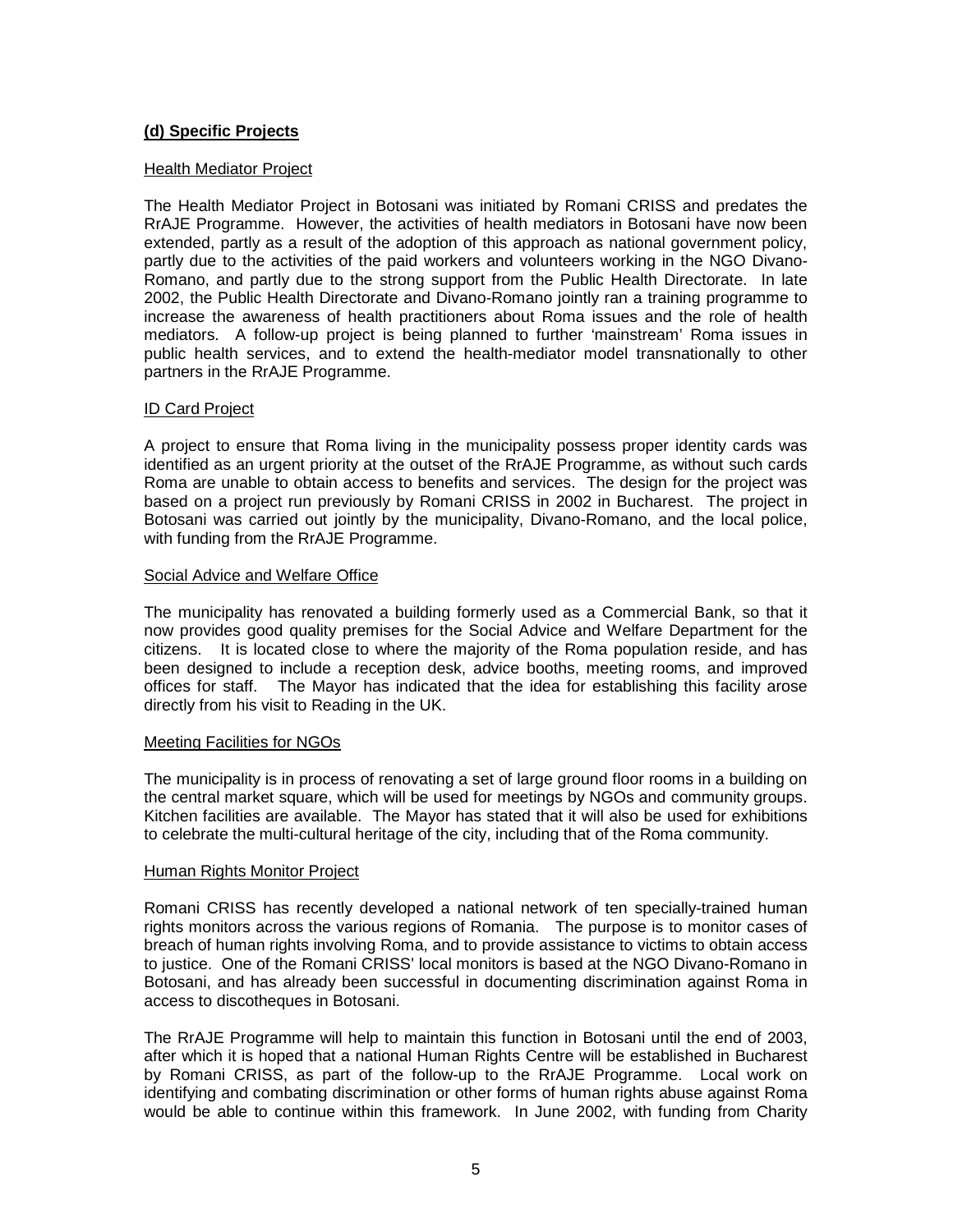Know-How (UK), the Executive Director and the Legal Coordinator of Romani CRISS made a study visit to examine UK anti-discrimination legislation and mechanisms for its implementation at the local level, so that appropriate models can be developed for Romania. A report resulting from this visit, "Good Practices: Specialised Mechanisms for Combating Discrimination", has recently been published by Romani CRISS.

## Neighbourhood Regeneration Project

An urgent priority identified by the municipality was the renovation of several housing blocks, occupied predominantly by Roma, in the Youth Park District of the city. On the advice of UK RrAJE consultants, this will not be tackled in isolation but within the context of a broader neighbourhood regeneration project for the District. The project will address not only housing and infrastructural issues, but also community development, employment opportunities and service provision in the neighbourhood as a whole. The specific needs of Roma will still be targeted, but will be addressed within the framework of initiatives designed to improve opportunities and quality of life for all residents in the local area. The intention is to develop a strategy, together with supporting institutional structures and processes, that will replicate at neighbourhood level what has already been established for the municipality as a whole.

With funding from the RrAJE Programme, an initial survey of the situation of Roma in the District has been carried out by Romani CRISS, and two UK experts on neighbourhood regeneration (an architect, and an urban planner specialising in community participation) have visited Botosani and helped to draw up an outline proposal for the project and its developmental stage. This proposal draws directly on experience of neighbourhood renewal and community development in the UK, and envisages a close partnership at all stages between public authorities and local residents.

The initial phase will involve a more detailed needs analysis and audit of the situation in the local area, together with some immediate small-scale interventions designed to tackle urgent problems and to build a framework for community awareness and participation. Romani CRISS has appointed a Project Coordinator to work with the municipality and to make a onemonth study visit to the UK and the Czech Republic to examine similar types of initiative/ local development (with funding from the Roma Participation Program of the OSI).

The neighbourhood regeneration project in Botosani will be a complex project, with several stages and a range of interconnected sub-projects. Discussions are currently taking place with a variety of external funding bodies regarding this proposal, including with the British Government's DFID Regional Programme in north-east Romania, regarding future funding possibilities. It is hoped that in due course the project will establish a good-practice model for neighbourhood regeneration in other municipalities in Romania, both in localities where Roma are living and also more generally.

## **FURTHER INFORMATION**

Further information about the activities of the RrAJE Programme in Romania can be obtained from any of the main partners, whose contact details are provided on the attached sheet.

September 2003